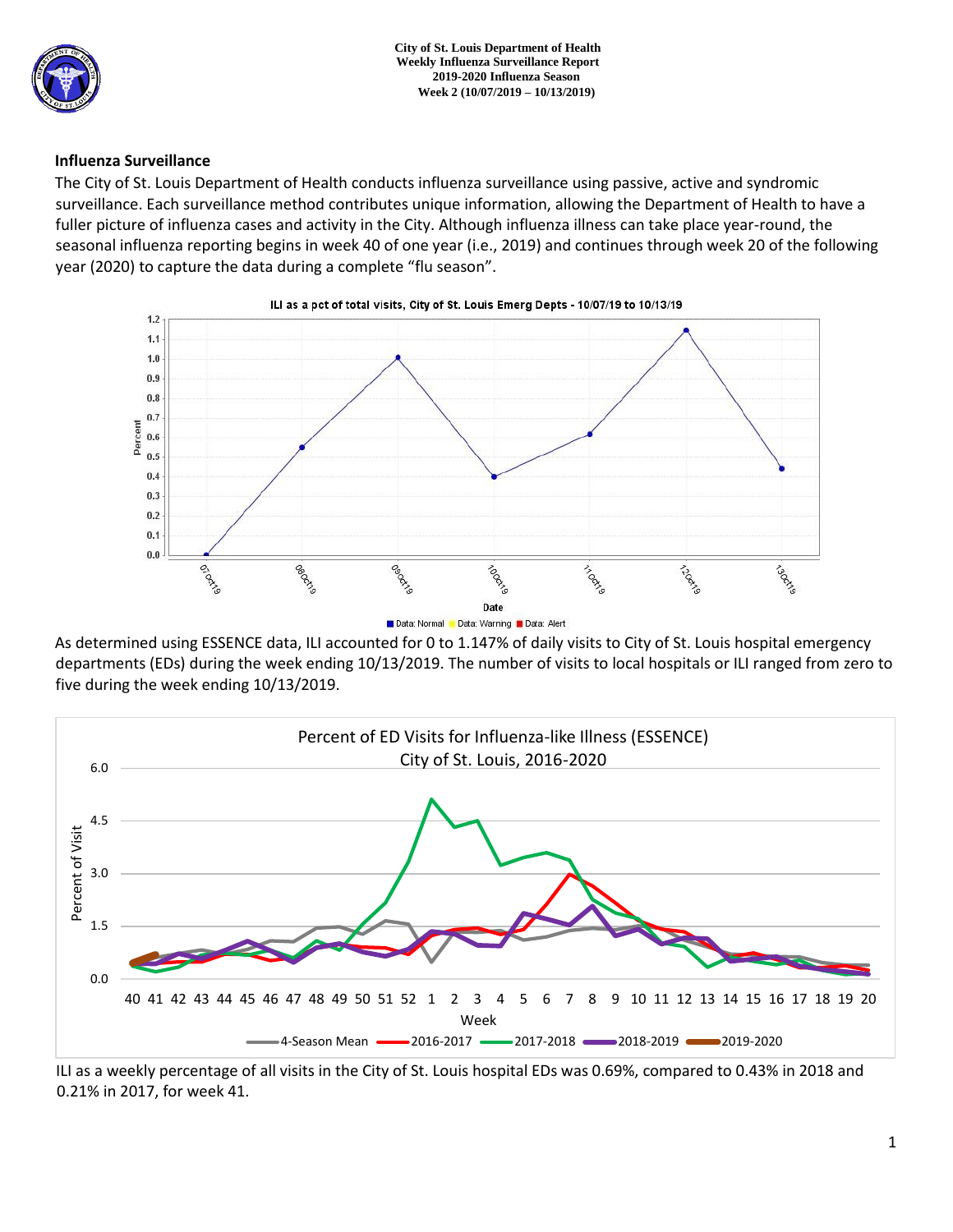

### **Active Influenza Surveillance**

Surveillance sites reported one case of Influenza A and three cases of Influenza B for the week ending 10/13/2019. Influenza A accounted for 25% of influenza cases (vs. 75% for Influenza B) for the week ending on 10/13/2019. Overall for the 2019-2020 influenza season, influenza B has accounted for 75% of influenza cases.

| Influenza<br><b>Type</b>         | Week 49<br>$(12/2/18 -$<br>12/8/18 | Week 50<br>$(12/9/2018 -$<br>12/15/18 | Week 51<br>$(12/16/18 -$<br>12/22/2018) | Week 52<br>$(12/23/18 -$<br>12/29/18 | Week 1<br>$(9/29/2019 -$<br>10/6/2019 | Week 2<br>$(10/7/2019 -$<br>10/13/2019) | 2019-<br>2020*<br>Season-to-Date | Percentage |
|----------------------------------|------------------------------------|---------------------------------------|-----------------------------------------|--------------------------------------|---------------------------------------|-----------------------------------------|----------------------------------|------------|
| Influenza<br>A                   | 16                                 | 23                                    | 38                                      | 35                                   | 1                                     | 0                                       | 1                                | 25%        |
| Influenza<br>B                   | 7                                  | $\mathbf 0$                           | $\mathbf 0$                             | $\mathbf 0$                          | 3                                     | 0                                       | 3                                | 75%        |
| Influenza<br>unknown<br>/Untyped | $\mathbf 0$                        | $\Omega$                              | $\Omega$                                | $\mathbf 0$                          | $\mathbf 0$                           | 0                                       | $\mathbf 0$                      | 0%         |
| Total                            | 23                                 | 23                                    | 38                                      | 35                                   | 4                                     | 0                                       | 4                                | 100%       |

**Table 1: Number of Laboratory Positive Influenza Cases by Influenza Type** 

| Table 2: Number of Laboratory Confirmed Influenza Cases by Age Group |  |  |  |
|----------------------------------------------------------------------|--|--|--|
|----------------------------------------------------------------------|--|--|--|

| <b>Age Group</b> | <b>Week</b><br>49 | Week<br>50     | <b>Week</b><br>51 | <b>Week</b><br>52 | Week 1         | Week 2       | 2019-2020*<br>Season-to-Date |
|------------------|-------------------|----------------|-------------------|-------------------|----------------|--------------|------------------------------|
| 0 to 4 years     | 4                 | 10             | 8                 | 16                | $\overline{2}$ | 0            | $\overline{2}$               |
| 5 to 14 years    | $\overline{2}$    | 8              | 10                | 5                 | $\mathbf 0$    | $\Omega$     | 0                            |
| 15 to 24 years   | $\overline{2}$    | $\mathbf{0}$   | 3                 | $\mathbf{1}$      | $\mathbf{1}$   | $\Omega$     | 1                            |
| 25 to 49 years   | 4                 | $\overline{2}$ | 7                 | 8                 | 0              | 0            | 0                            |
| 50 to 64 years   | 3                 | $\mathbf{1}$   | 9                 | $\overline{2}$    | $\mathbf{1}$   | $\Omega$     |                              |
| 65+ years        | $\mathbf{1}$      | $\mathbf{1}$   | 1                 | 3                 | 0              | $\Omega$     | 0                            |
| <b>Total</b>     | 16                | 23             | 38                | 35                | 4              | $\mathbf{0}$ | 4                            |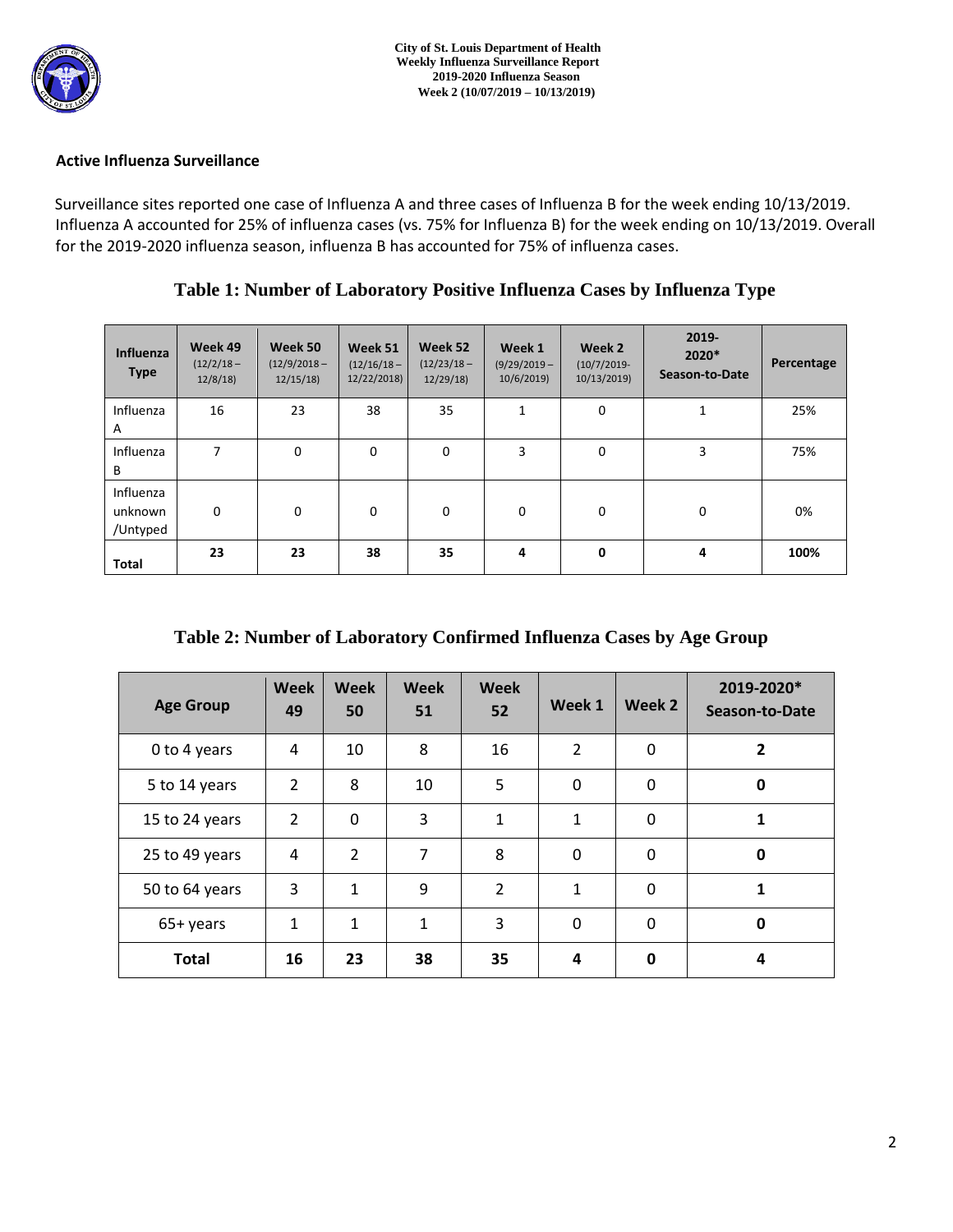



# **Table 3: Number of Laboratory Confirmed Influenza Cases by Age Group and Type**  For Cases Reported between 9/29/2019 and 10/13/2019

| <b>Age Group</b> | <b>Type A</b>  | <b>Type B</b>  | <b>Unk Type</b> | <b>Total</b> |  |
|------------------|----------------|----------------|-----------------|--------------|--|
|                  | n (% of total) | n (% of total) | n (% of total)  | $n (\%)$     |  |
| 0 to 4 years     |                |                |                 |              |  |
| 5 to 14 years    | O              |                |                 |              |  |
| 15 to 24 years   |                |                |                 |              |  |
| 25 to 49 years   | 0              |                | 0               |              |  |
| 50 to 64 years   |                |                |                 |              |  |
| 65+ years        |                |                |                 |              |  |
| Total            | 1 (25%)        | 3(75%)         |                 | 4(100)       |  |

# **Passive Influenza Surveillance**

One case of Influenza A and three cases of Influenza B were reported to the City of St. Louis during the week ending 10/6/2019. Overall, for the 2019-2020 influenza season, Influenza B has accounted for 75% of the total influenza cases.

# **City of St. Louis Influenza Outbreaks:**

Of the week ending 10/13/2019, there have been no outbreaks of influenza reported to the City of St. Louis Department of Health.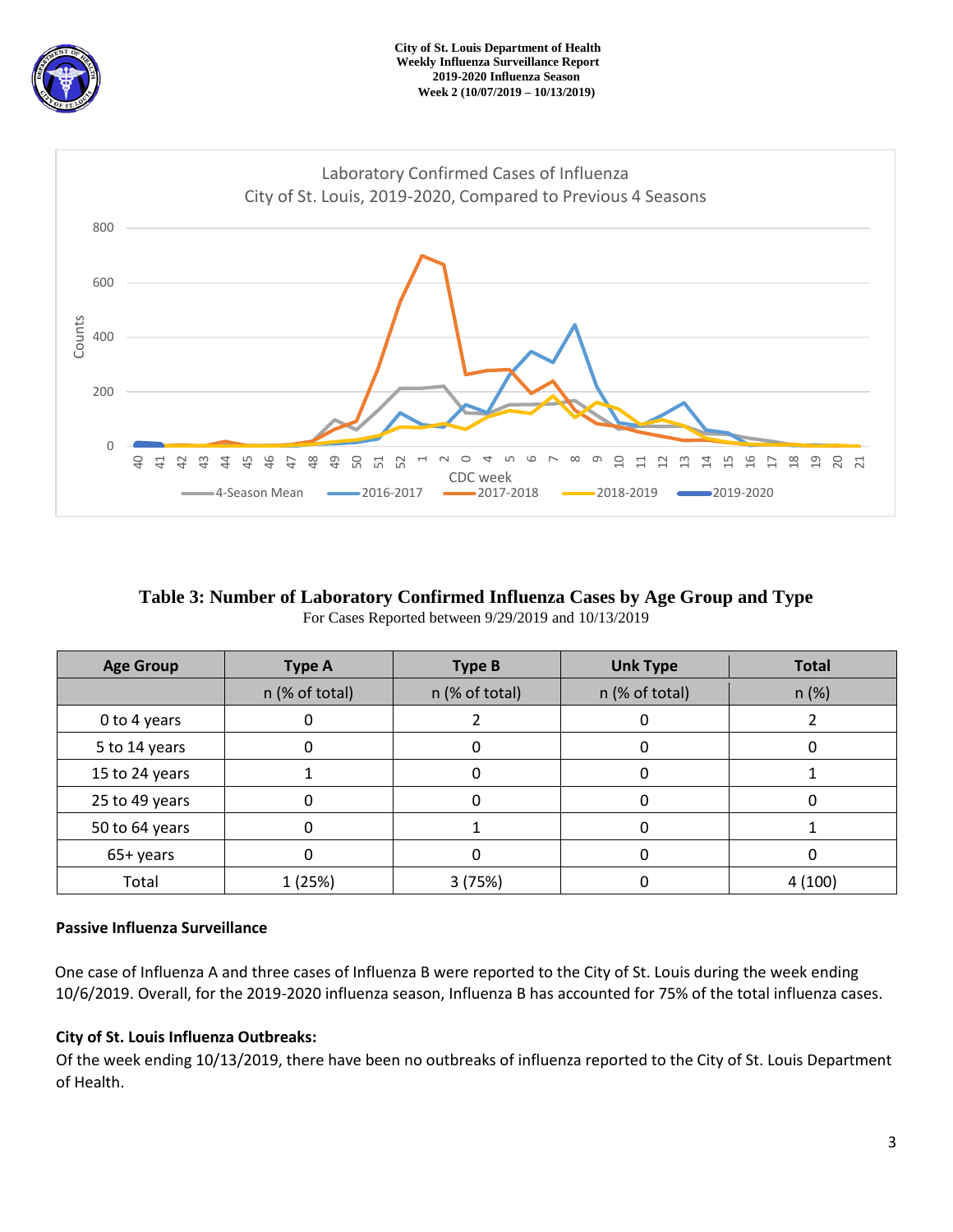

Weekly Virus/Microbiology Update, St. Louis Children's Hospital: <http://slchlabtestguide.bjc.org/Default.aspx?url=fa9bd218-475a-4190=bfc2-62102ec4cafc>

For additional information on national influenza surveillance, please visit the Centers for Disease Control and Prevention website: <http://www.cdc.gov/flu/weekly/>

For additional information on statewide influenza surveillance, please visit the Missouri Department of Health and Senior Services website:

<http://health.mo.gov/living/healthconditions/communicable/influenza/reports.php>

### **Definitions**

Influenza-Like Illness is defined by ESSENCE as Emergency Department chief complaints for Influenza or (Fever\_Plus and (Cough or Sore Throat) and not non-ILI Fevers).

Laboratory –positive influenza includes the following test methods: rapid influenza diagnostic tests (antigen), reverse transcriptase polymerase chain reaction (RT-PCR) and other molecular assays, immunofluorescence antibody staining (Direct (DFA) or Indirect (IFA)), or viral culture.

### **Active, Passive, and Syndromic influenza Surveillance**

#### Passive surveillance

Influenza is a reportable condition in the state of Missouri; positive influenza tests are reported to the City of St. Louis year-round. City of St. Louis Department of Health conducts passive influenza surveillance by collecting and aggregating data on all positive influenza tests in City of St. Louis residents. Passive surveillance provides information on the true burden of influenza illness in City of St. Louis, but is limited by variations in testing and reporting practices. If diagnostic tests are not conducted on patients presenting to healthcare providers with influenza-like-illness, or if test results (e.g., of rapid influenza tests) are not reported to DPH, those persons will not be included in the passive surveillance data. Thus, passive surveillance is likely an underestimate of the true burden of influenza illness in the City of St. Louis.

### Active Surveillance

The City of St. Louis Department of Health conducts active influenza surveillance through a network of sentinel providers. This network is geographically distributed throughout the City, comprised of a wide range of care providers, designed to capture a representative sample of provider types. Although active influenza surveillance does not capture the true magnitude of disease burden, it allows for year-to-year comparisons of influenza data. The Department of Health can then assess trends in influenza data, as well as the relative magnitude of disease burden with respect to previous influenza seasons. Further, the Department of Health works closely with sentinel sites throughout the influenza season, making the active surveillance data less susceptible to bias arising from testing or reporting variation. Because of these advantages, active surveillance using a network of sentinel providers is the primary method of influenza surveillance utilized by the City.

### Syndromic surveillance

The Department of Health uses the ESSENCE system to conduct syndromic surveillance for ILI at the City of St. Louis hospital emergency departments (EDs). ESSENCE captures data on all ED visits in persons with chief complaints (rather than final diagnoses or positive laboratory tests) of ILI. ILI chief complaints are those which include the word "influenza" or those that the ESSENCE system parses to [fever and (cough or sore throat)]. The syndromic surveillance data presented above include all visits for ILI (regardless of county of residence) to the City of St. Louis hospital EDs that contribute data to the ESSENCE system. Data from private physicians, clinics, or urgent care centers are not included in